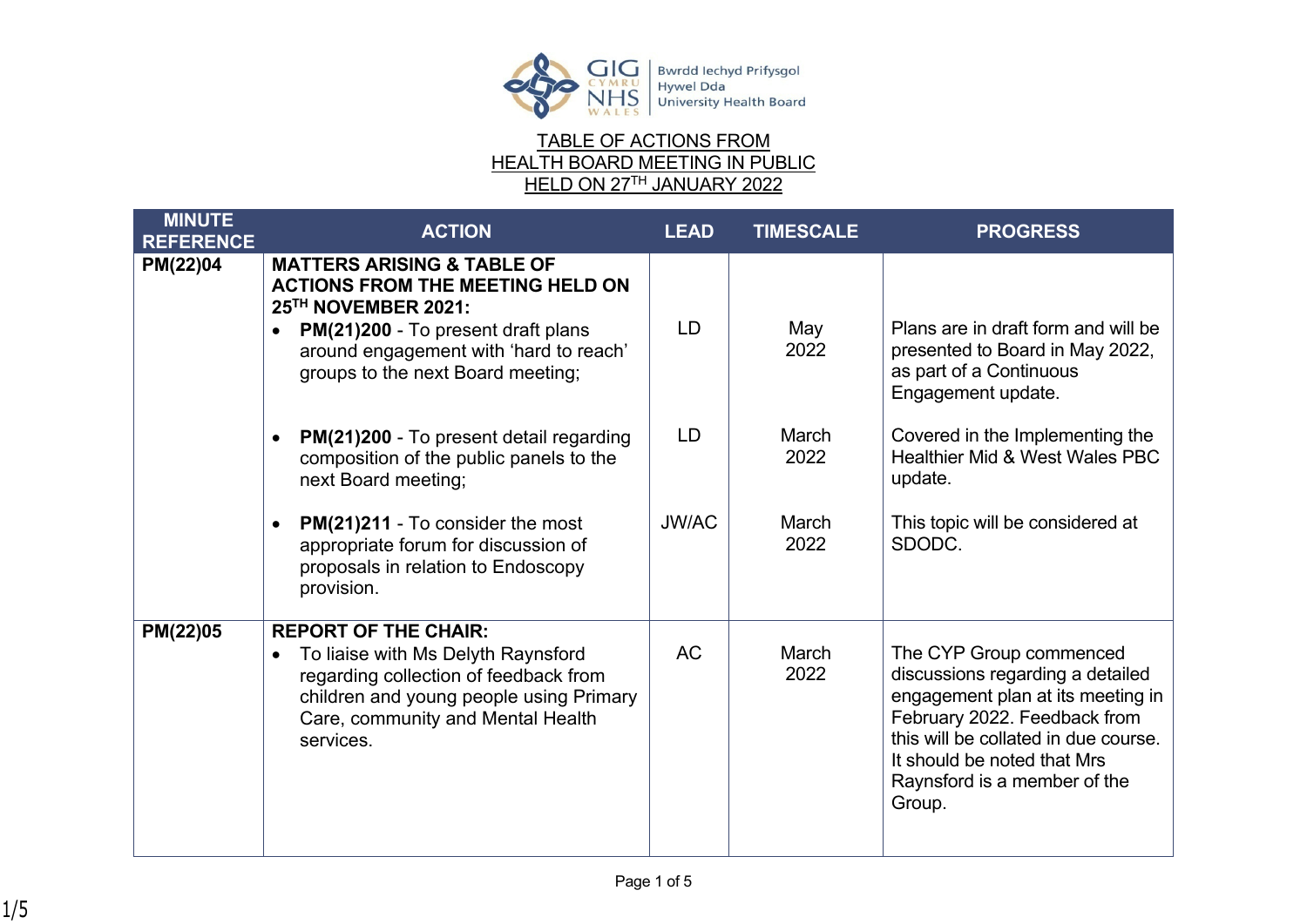| <b>MINUTE</b><br><b>REFERENCE</b> | <b>ACTION</b>                                                                                                                                                                                                                                        | <b>LEAD</b> | <b>TIMESCALE</b> | <b>PROGRESS</b>                                                                                                                                                                                                                                                                                                     |
|-----------------------------------|------------------------------------------------------------------------------------------------------------------------------------------------------------------------------------------------------------------------------------------------------|-------------|------------------|---------------------------------------------------------------------------------------------------------------------------------------------------------------------------------------------------------------------------------------------------------------------------------------------------------------------|
| PM(22)06                          | <b>REPORT OF THE CHIEF EXECUTIVE:</b><br>To include, in discussion with partners,<br>$\bullet$<br>within the ARCH Delivery and<br>Leadership Group narrative mention of<br>timeliness/equity of care;                                                | SM/LD       | March<br>2022    | No changes have been made to<br>the narrative to date; however,<br>this can be raised at a future<br>ARCH meeting.                                                                                                                                                                                                  |
|                                   | To provide an update on development of<br>$\bullet$<br>the MHLD Strategy;                                                                                                                                                                            | AC          | March<br>2022    | To be included in MHLD Update<br>report forward planned for 31 <sup>st</sup><br>March 2022 Public Board<br>meeting.                                                                                                                                                                                                 |
|                                   | To include within the proposed MHLD<br>$\bullet$<br>report input around partnership working;                                                                                                                                                         | SM/AC       | March<br>2022    | To be included in MHLD Update<br>report forward planned for 31 <sup>st</sup><br>March 2022 Public Board<br>meeting.                                                                                                                                                                                                 |
|                                   | To include within the MHLD report an<br>$\bullet$<br>explanation of how the situation<br>highlighted in the HIW report had arisen<br>and had not been previously identified by<br>the UHB's internal governance and<br>quality assurance mechanisms; | SM/MR       | March<br>2022    | To be included in MHLD Update<br>report forward planned for 31 <sup>st</sup><br>March 2022 Public Board<br>meeting.                                                                                                                                                                                                 |
|                                   | To present to the next Board meeting a<br>$\bullet$<br>high-level document around timescales<br>for repurposing the proposed<br>Carmarthen Hwb building in particular.                                                                               | LD          | March<br>2022    | Enquiries have been made with<br>Carmarthenshire County Council,<br>who are not currently in a position<br>to provide updated timescales.<br>The Carmarthen Hwb represents<br>a substantial investment/<br>repurposing project and CCC has<br>advised it is already working to<br>the shortest timescales possible. |
| PM(22)09                          | <b>REPORT OF THE QUALITY, SAFETY &amp;</b><br><b>EXPERIENCE COMMITTEE:</b>                                                                                                                                                                           |             |                  |                                                                                                                                                                                                                                                                                                                     |
|                                   | To present to QSEC a 'deep dive' report<br>$\bullet$<br>around non-compliance with child                                                                                                                                                             | ΜR          | March<br>2022    | 'Deep Dive' forward planned for<br>12th April 2022 QSEC meeting.                                                                                                                                                                                                                                                    |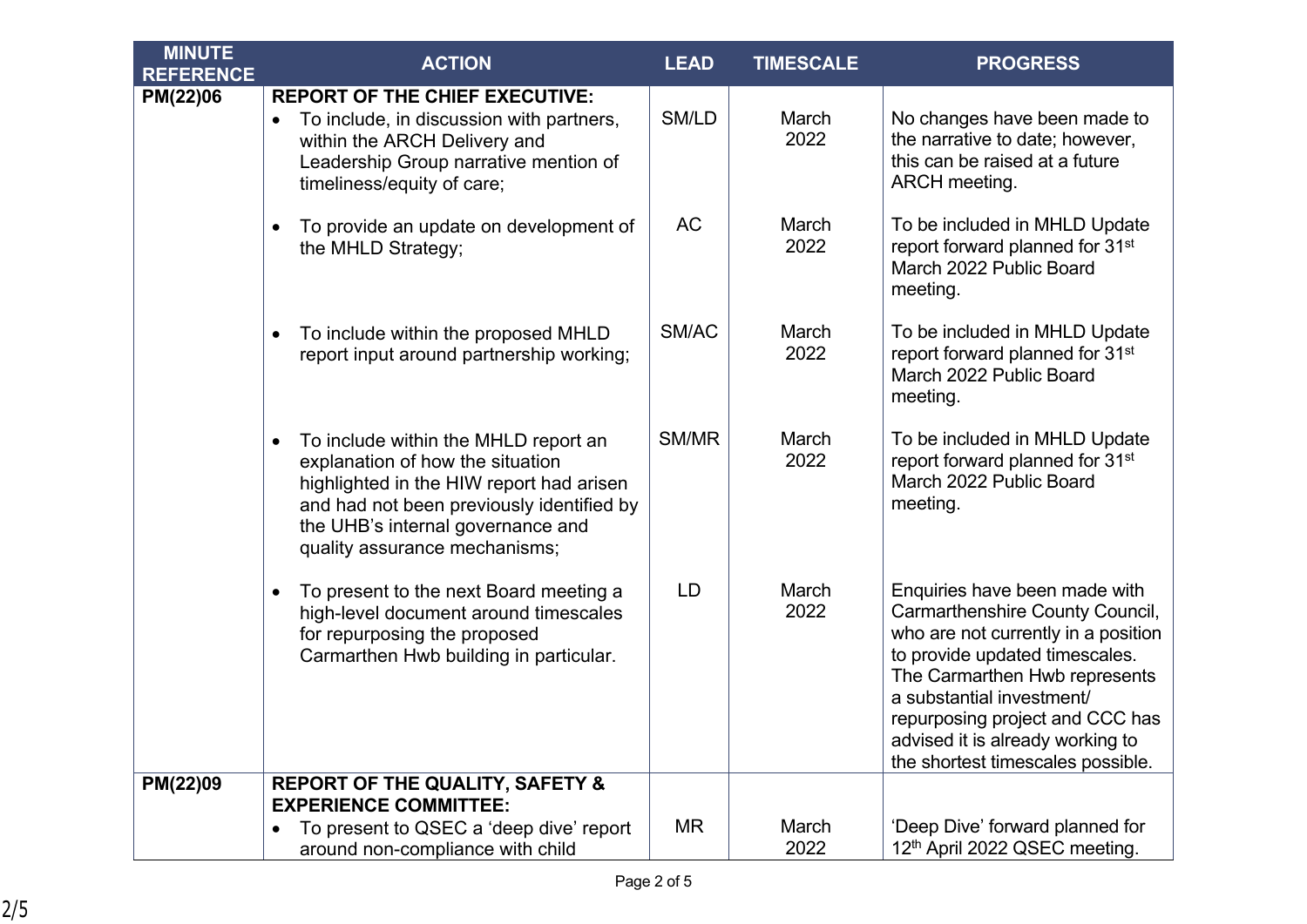| <b>MINUTE</b><br><b>REFERENCE</b> | <b>ACTION</b>                                                                                                                                                                                                                                                                                  | <b>LEAD</b> | <b>TIMESCALE</b> | <b>PROGRESS</b>                                                                                                                                                                                                                                            |
|-----------------------------------|------------------------------------------------------------------------------------------------------------------------------------------------------------------------------------------------------------------------------------------------------------------------------------------------|-------------|------------------|------------------------------------------------------------------------------------------------------------------------------------------------------------------------------------------------------------------------------------------------------------|
|                                   | safeguarding procedures, specifically the<br>Multi Agency Referral Form (MARF).                                                                                                                                                                                                                |             |                  |                                                                                                                                                                                                                                                            |
| PM(22)11                          | <b>BOARD ASSURANCE FRAMEWORK:</b><br>To reflect in the next report the intended<br>$\bullet$<br>process with regard to 'carrying over'<br>those planning objectives behind<br>schedule.                                                                                                        | <b>JW</b>   | March<br>2022    | Completed.                                                                                                                                                                                                                                                 |
| PM(22)12                          | <b>IMPROVING PATIENT EXPERIENCE</b><br><b>REPORT:</b><br>To provide further information on<br>$\bullet$<br>proposals to increase and improve the<br>feedback obtained within MHLD<br>services;                                                                                                 | <b>MR</b>   | March<br>2022    | To be included in Improving<br>Patient Experience report to 31 <sup>st</sup><br>March 2022 Public Board<br>meeting.                                                                                                                                        |
|                                   | To include within the MHLD report<br>$\bullet$<br>information around implementation of the<br>FFT in MHLD;                                                                                                                                                                                     | <b>MR</b>   | March<br>2022    | To be included in MHLD Update<br>report forward planned for 31 <sup>st</sup><br>March 2022 Public Board<br>meeting.                                                                                                                                        |
|                                   | To present a report on developments in<br>'customer care' to a future Board<br>meeting;                                                                                                                                                                                                        | LG          | March<br>2022    | Forward planned for 31 <sup>st</sup> March<br>2022 Public Board meeting.                                                                                                                                                                                   |
|                                   | To pass on the Board's thanks and<br>$\bullet$<br>congratulations to the Arts in Health<br>Coordinators.                                                                                                                                                                                       | <b>MR</b>   | March<br>2022    | Completed.                                                                                                                                                                                                                                                 |
| PM(22)13                          | <b>INTEGRATED MEDIUM TERM PLAN</b><br>(IMTP) UPDATE:<br>To consider whether funding<br>arrangements for the Transformation<br>Fund and Integrated Care Fund require<br>further discussion at the Sustainable<br>Resources Committee (SRC) due to the<br>potential financial impact on the UHB. | HT          | March<br>2022    | Regional funding plans will be<br>provided to the SRC for scrutiny<br>once they have been finalised by<br>the RPB.<br>The Health and Social Care<br>Regional Integration Fund (the<br>RIF) is a 5 year fund to deliver a<br>programme of change from April |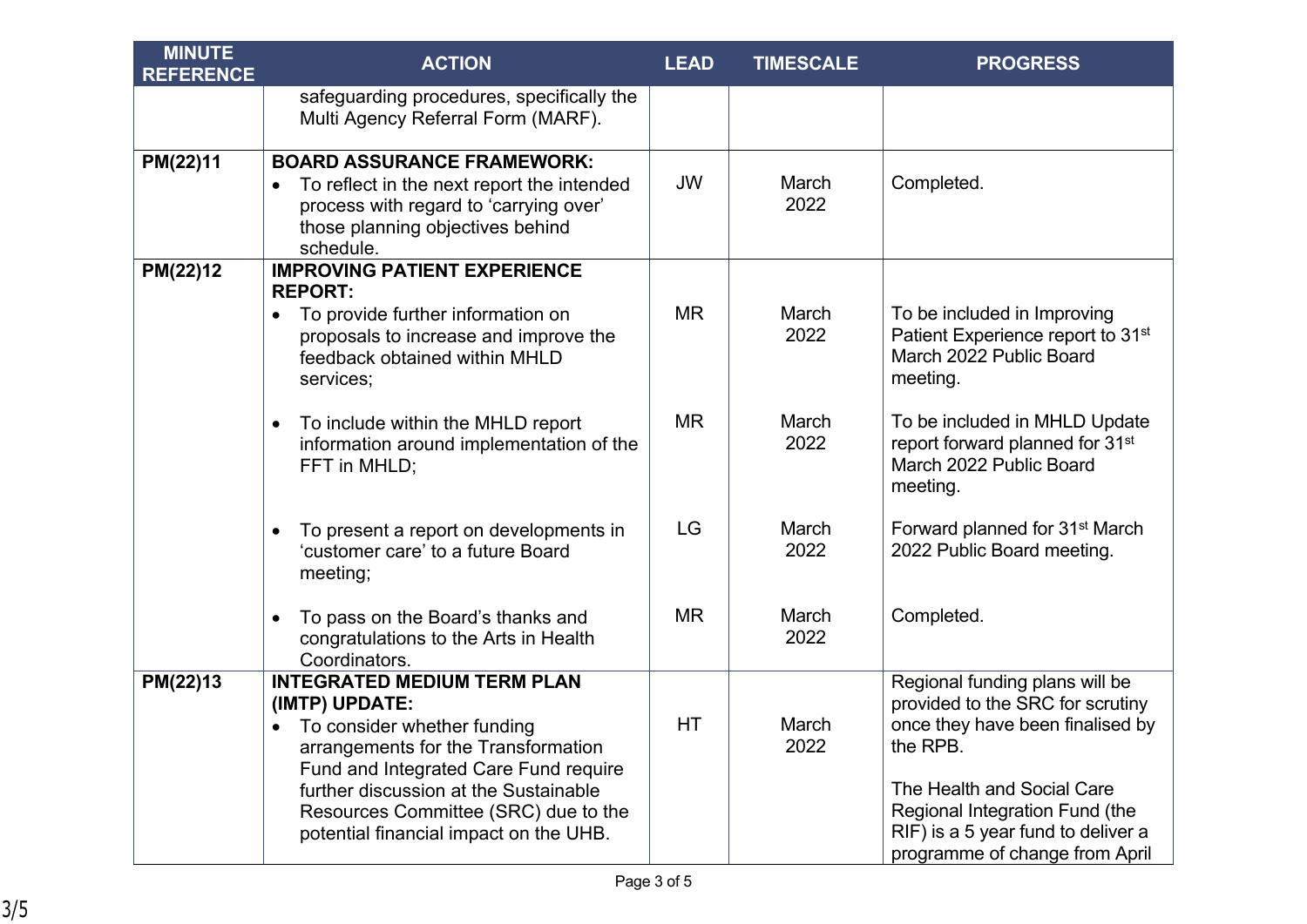| <b>MINUTE</b><br><b>REFERENCE</b> | <b>ACTION</b> | <b>LEAD</b> | <b>TIMESCALE</b> | <b>PROGRESS</b>                                                                                                                                                                                                                                                                                                                                                                                                                                      |
|-----------------------------------|---------------|-------------|------------------|------------------------------------------------------------------------------------------------------------------------------------------------------------------------------------------------------------------------------------------------------------------------------------------------------------------------------------------------------------------------------------------------------------------------------------------------------|
|                                   |               |             |                  | 2022 to March 2027. The aim of<br>the Regional Integration Fund is<br>to generate a true partnership<br>approach to investing in<br>integrated services for the long<br>term. To achieve this, integrated<br>health and social care should not<br>be seen as something additional<br>to our current services, but should<br>be seen as a core feature of our<br>health and social care system for<br>the future.                                     |
|                                   |               |             |                  | The UHB will act as host for the<br>funds and investment plans will<br>be overseen and developed via<br>the Regional Partnership Board.<br>A memorandum of understanding<br>will be required to support this<br>work. RIF Investment plans<br>require match funding and a key<br>principle is for all partners to<br>commit to growing their<br>replacement match to 50%, with<br>the aim being a 50/50 intervention<br>rate from WG and RPBs by the |
|                                   |               |             |                  | end of the five year period.<br>(Adapted from the guidance:<br>English link:<br>https://gov.wales/health-and-<br>social-care-regional-integration-<br>fund<br>Welsh link:<br>https://llyw.cymru/y-gronfa-<br>integreiddio-rhanbarthol-ar-gyfer-<br>iechyd-gofal-cymdeithasol)                                                                                                                                                                        |